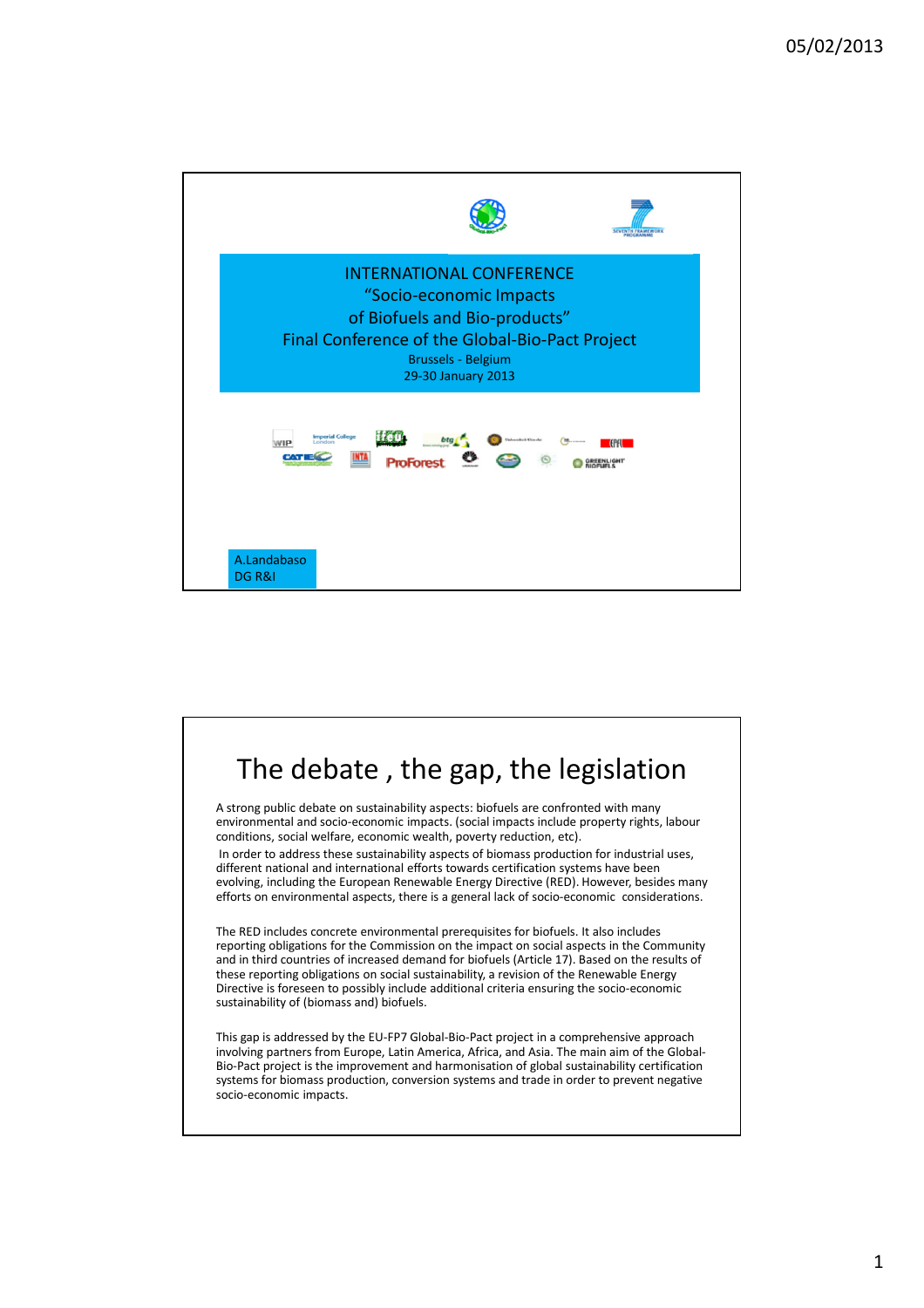

## Food vs Fuel

Global biofuel production in 2007: 54 billion litres, 1 per cent of the fuel in the transport sector (IEA 2008).

Many countries, low-, middle-income and rich, have implemented ambitious targets and policies to promote significant biofuel industries.

In industrialised countries, the main driver of biofuel growth has been the concern to reduce greenhouse gas (GHG) emissions. In contrast, low- and middle income countries have seen biofuels as a way of addressing a number of goals including greater energy security, promotion of exports and rural development.

Feedstocks for liquid biofuels are the largest source of new demand for agricultural products and will have a significant effect on markets in the next decade and beyond .(FAO) State of Food and Agriculture Report 2008,

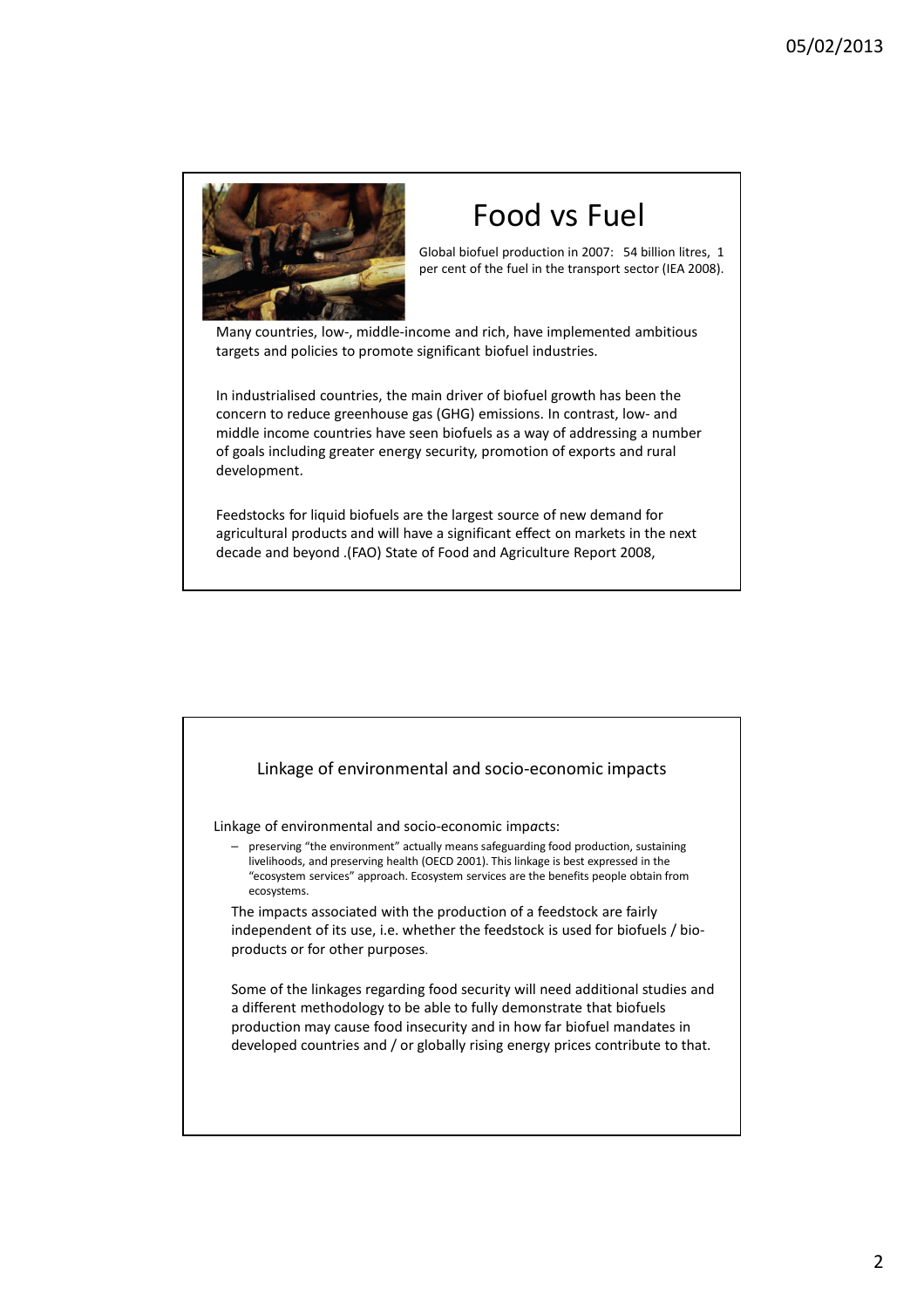

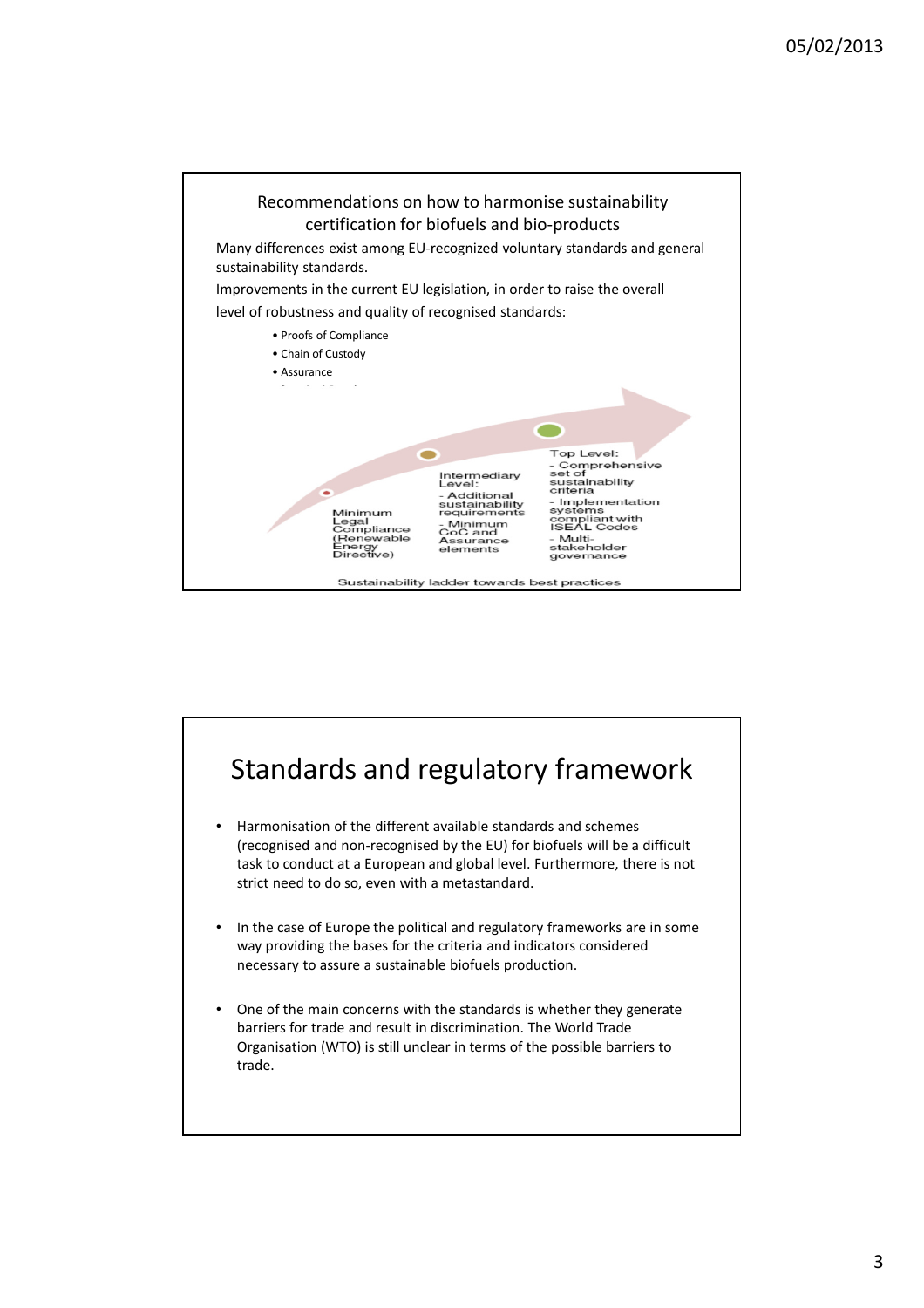## Certification and sustainability

- Certification is already implemented for biofuels and bioliquids in the European Union through the Renewable Energy Directive (RED).
- All private certification systems differ considerably from each other. The legislation establishing the alternative EU national sustainability systems also differs significantly between Member States.
- National systems are difficult to apply for economic activities performed outside the geographic borders of a State. Companies already show preference for voluntary certification systems because of their larger coverage and flexibility. Voluntary systems are of easier applicability in an international context and are applicable to other-biomass feedstock uses such as the food industry.

## Policy orientations

Neither states nor markets, in isolation, are sufficient. Complex combinations of regulatory and market-based instruments, operating at different scales, are needed to manage the impacts of investments in biofuel and multi-purpose feedstocks.

The role of governments in consumer countries is also critical, particularly in the introduction of regulations to constrain imports of unsustainably produced goods . While this is important from the demand side, it may lead to trade barriers that favour domestic production over imports.

Biodiesel and bioethanol together represent more than 98 % of the biofuels consumed in the EU, in 2010 79 % of total biodiesel consumed was produced in Europe . The main biodiesel producers were in Germany, Spain, France, Italy and the Netherlands.

There is major overcapacity of biodiesel production: of the 20 mega tonnes per year production capacity, 57 % was not used in 2010. Also overcapacity in bioethanol production: in 2010, almost 24 % of production capacity was not used. Despite this overcapacity, an additional capacity of 4 mega tonnes is planned, according to notifications.